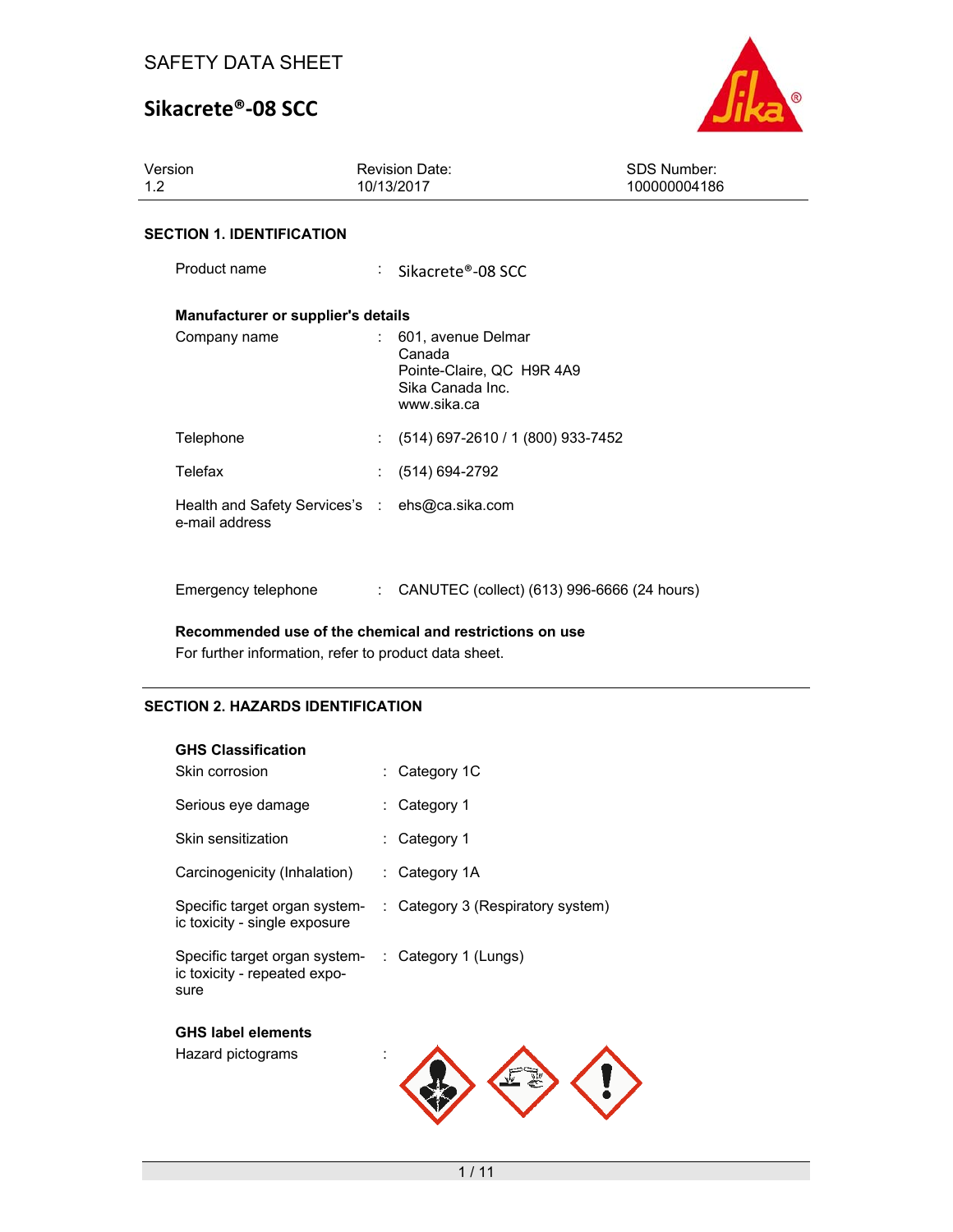# **Sikacrete®‐08 SCC**



| Version<br>1.2                  | Revision Date:<br>10/13/2017                                                                                                                                                                                                                                                  | SDS Number:<br>100000004186                                                                                                                                                                                                                                                                                                                                                                                                                                                                                                                                                                                                                                                                                                                                                                                                                                                                                                                                                                                                                                                                                                                                                                                                                                                                                                   |
|---------------------------------|-------------------------------------------------------------------------------------------------------------------------------------------------------------------------------------------------------------------------------------------------------------------------------|-------------------------------------------------------------------------------------------------------------------------------------------------------------------------------------------------------------------------------------------------------------------------------------------------------------------------------------------------------------------------------------------------------------------------------------------------------------------------------------------------------------------------------------------------------------------------------------------------------------------------------------------------------------------------------------------------------------------------------------------------------------------------------------------------------------------------------------------------------------------------------------------------------------------------------------------------------------------------------------------------------------------------------------------------------------------------------------------------------------------------------------------------------------------------------------------------------------------------------------------------------------------------------------------------------------------------------|
| Signal Word                     | : Danger                                                                                                                                                                                                                                                                      |                                                                                                                                                                                                                                                                                                                                                                                                                                                                                                                                                                                                                                                                                                                                                                                                                                                                                                                                                                                                                                                                                                                                                                                                                                                                                                                               |
| <b>Hazard Statements</b>        | H335 May cause respiratory irritation.<br>H350i May cause cancer by inhalation.<br>repeated exposure.                                                                                                                                                                         | : H314 Causes severe skin burns and eye damage.<br>H317 May cause an allergic skin reaction.<br>H372 Causes damage to organs (Lungs) through prolonged or                                                                                                                                                                                                                                                                                                                                                                                                                                                                                                                                                                                                                                                                                                                                                                                                                                                                                                                                                                                                                                                                                                                                                                     |
| <b>Precautionary Statements</b> | : Prevention:<br>and understood.<br>the workplace.<br>face protection.<br><b>Response:</b><br>induce vomiting.<br>CENTER/doctor.<br>CENTER/doctor.<br>attention.<br>attention.<br>reuse.<br>Storage:<br>tightly closed.<br>P405 Store locked up.<br>Disposal:<br>posal plant. | P201 Obtain special instructions before use.<br>P202 Do not handle until all safety precautions have been read<br>P260 Do not breathe dust/ fume/ gas/ mist/ vapors/ spray.<br>P264 Wash skin thoroughly after handling.<br>P270 Do not eat, drink or smoke when using this product.<br>P271 Use only outdoors or in a well-ventilated area.<br>P272 Contaminated work clothing must not be allowed out of<br>P280 Wear protective gloves/ protective clothing/ eye protection/<br>P301 + P330 + P331 IF SWALLOWED: Rinse mouth. Do NOT<br>P303 + P361 + P353 IF ON SKIN (or hair): Take off immediately<br>all contaminated clothing. Rinse skin with water.<br>P304 + P340 + P310 IF INHALED: Remove person to fresh air<br>and keep comfortable for breathing. Immediately call a POISON<br>P305 + P351 + P338 + P310 IF IN EYES: Rinse cautiously with<br>water for several minutes. Remove contact lenses, if present<br>and easy to do. Continue rinsing. Immediately call a POISON<br>P308 + P313 IF exposed or concerned: Get medical advice/<br>P333 + P313 If skin irritation or rash occurs: Get medical advice/<br>P362 + P364 Take off contaminated clothing and wash it before<br>P403 + P233 Store in a well-ventilated place. Keep container<br>P501 Dispose of contents/ container to an approved waste dis- |

#### **Other hazards**

None known.

#### **Supplemental information**

If product is in liquid or paste form, physical or health hazards listed related to dust are not considered significant. However, product may contain substances that could be potential hazards if caused to become airborne due to grinding, sanding or other abrasive processes.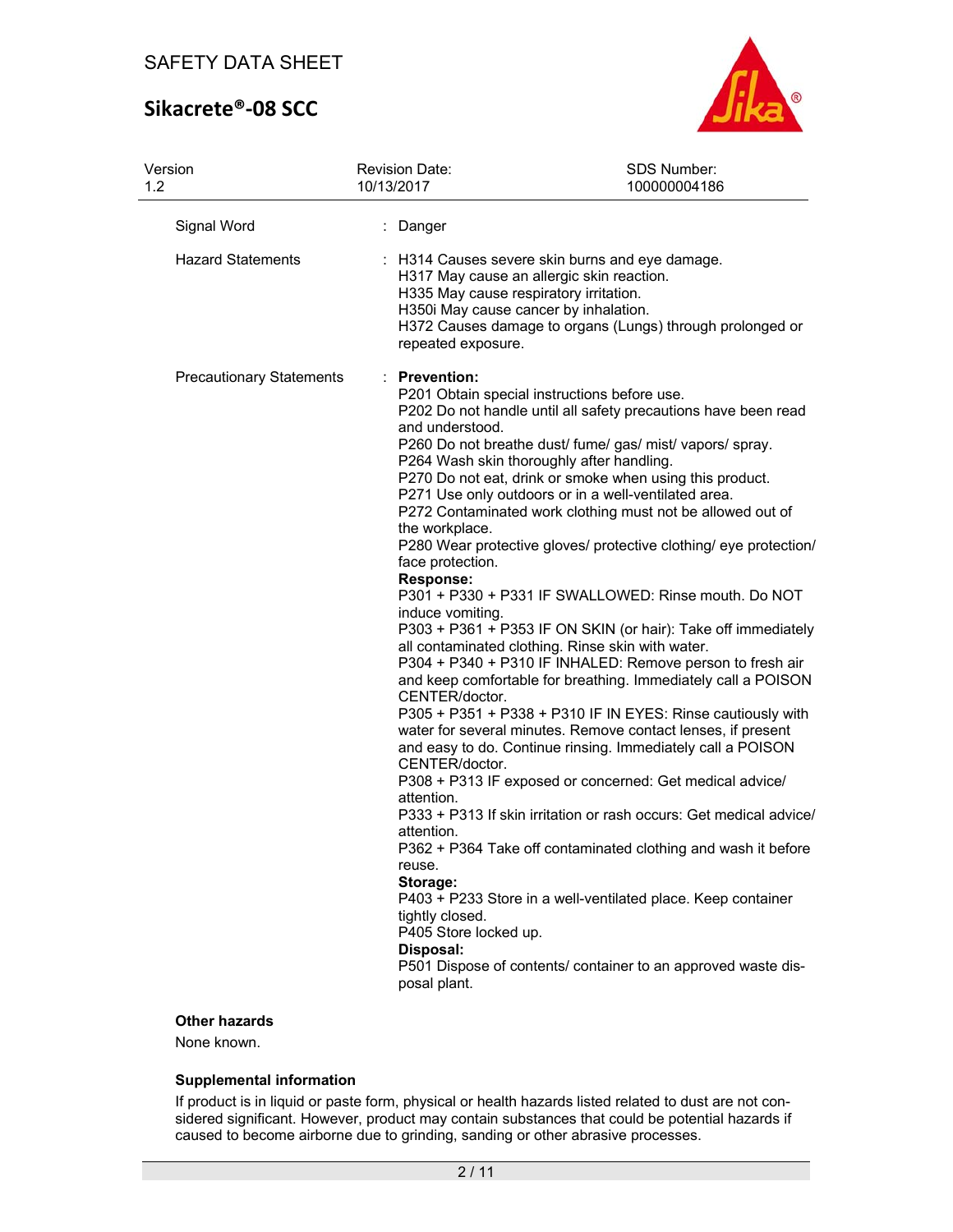# **Sikacrete®‐08 SCC**



| Version |  |
|---------|--|
| 12      |  |

Revision Date: 10/13/2017

SDS Number: 100000004186

#### **SECTION 3. COMPOSITION/INFORMATION ON INGREDIENTS**

#### **Hazardous ingredients**

| Chemical name      | CAS-No.    | Concentration (% w/w) |
|--------------------|------------|-----------------------|
| Quartz (SiO2)      | 14808-60-7 | $>= 30 - 40$          |
| Portland cement    | 65997-15-1 | $>= 20 - 530$         |
| Quartz (SiO2) <5um | 14808-60-7 | $>= 0.1 - 5.1$        |

#### **SECTION 4. FIRST AID MEASURES**

| General advice                                                    | : Move out of dangerous area.<br>Consult a physician.<br>Show this material safety data sheet to the doctor in attend-<br>ance.                                                                                                                                                                                                                                                                     |
|-------------------------------------------------------------------|-----------------------------------------------------------------------------------------------------------------------------------------------------------------------------------------------------------------------------------------------------------------------------------------------------------------------------------------------------------------------------------------------------|
| If inhaled                                                        | : Move to fresh air.<br>Consult a physician after significant exposure.                                                                                                                                                                                                                                                                                                                             |
| In case of skin contact                                           | : Take off contaminated clothing and shoes immediately.<br>Wash off with soap and plenty of water.<br>Immediate medical treatment is necessary as untreated<br>wounds from corrosion of the skin heal slowly and with difficul-<br>ty.                                                                                                                                                              |
| In case of eye contact                                            | : Small amounts splashed into eyes can cause irreversible tis-<br>sue damage and blindness.<br>In the case of contact with eyes, rinse immediately with plenty<br>of water and seek medical advice.<br>Continue rinsing eyes during transport to hospital.<br>Remove contact lenses.<br>Keep eye wide open while rinsing.                                                                           |
| If swallowed                                                      | : Clean mouth with water and drink afterwards plenty of water.<br>Do not induce vomiting without medical advice.<br>Do not give milk or alcoholic beverages.<br>Never give anything by mouth to an unconscious person.<br>Take victim immediately to hospital.                                                                                                                                      |
| Most important symptoms<br>and effects, both acute and<br>delayed | : Health injuries may be delayed.<br>corrosive effects<br>irritant effects<br>sensitizing effects<br>carcinogenic effects<br>Cough<br>Respiratory disorder<br>Allergic reactions<br><b>Dermatitis</b><br>See Section 11 for more detailed information on health effects<br>and symptoms.<br>May cause an allergic skin reaction.<br>Causes serious eye damage.<br>May cause respiratory irritation. |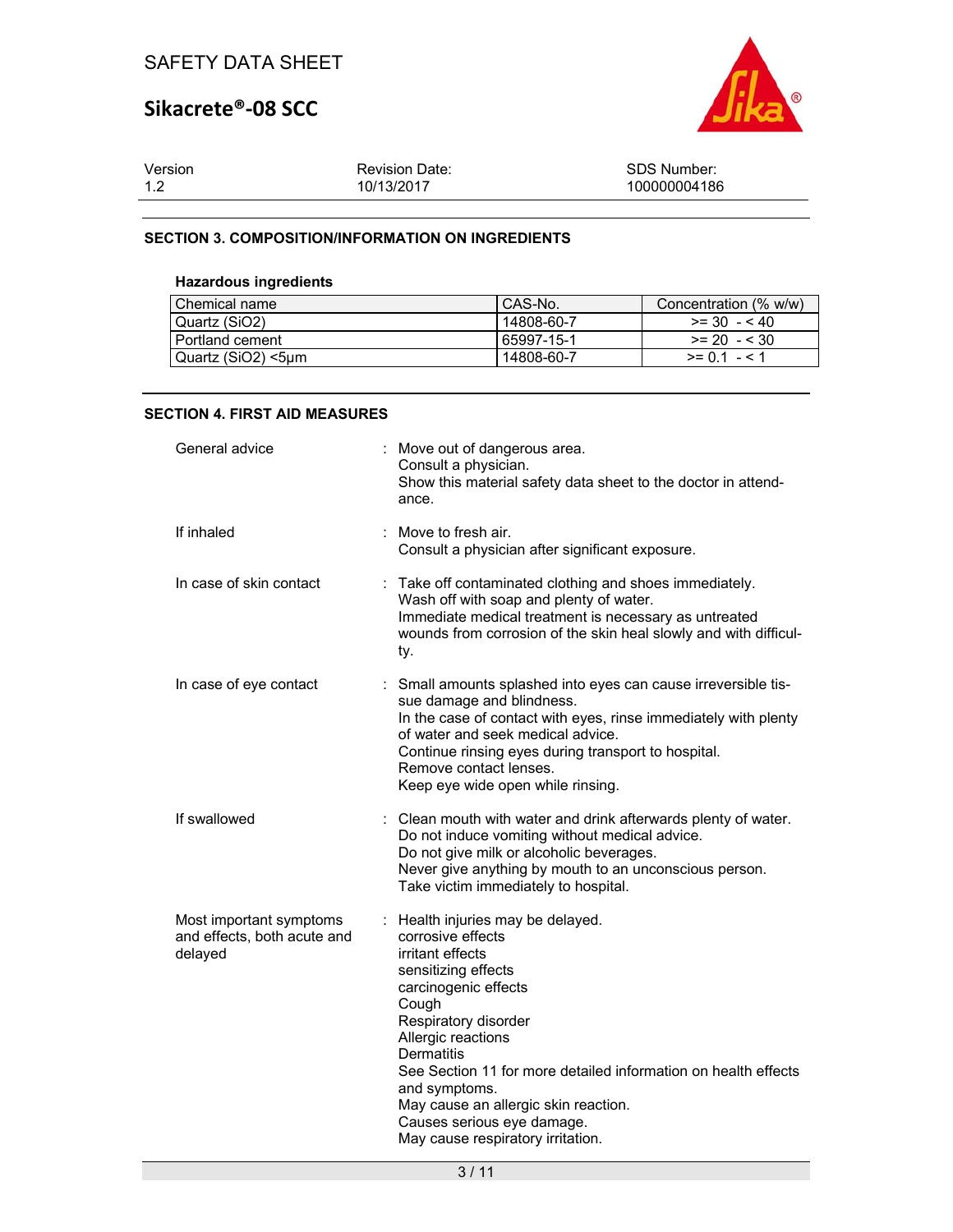

| Version<br>1.2                                    | <b>Revision Date:</b><br>10/13/2017                                  | <b>SDS Number:</b><br>100000004186                                                                                                                                                       |
|---------------------------------------------------|----------------------------------------------------------------------|------------------------------------------------------------------------------------------------------------------------------------------------------------------------------------------|
|                                                   | May cause cancer by inhalation.<br>exposure.<br>Causes severe burns. | Causes damage to organs through prolonged or repeated                                                                                                                                    |
| Notes to physician                                | : Treat symptomatically.                                             |                                                                                                                                                                                          |
| <b>SECTION 5. FIRE-FIGHTING MEASURES</b>          |                                                                      |                                                                                                                                                                                          |
| Suitable extinguishing media                      |                                                                      | : Use extinguishing measures that are appropriate to local cir-<br>cumstances and the surrounding environment.                                                                           |
| Further information                               | must not be discharged into drains.                                  | : Collect contaminated fire extinguishing water separately. This<br>Fire residues and contaminated fire extinguishing water must<br>be disposed of in accordance with local regulations. |
| Special protective equipment<br>for fire-fighters |                                                                      | : In the event of fire, wear self-contained breathing apparatus.                                                                                                                         |

#### **SECTION 6. ACCIDENTAL RELEASE MEASURES**

| Personal precautions, protec-<br>tive equipment and emer-<br>gency procedures | : Use personal protective equipment.<br>Avoid breathing dust.<br>Deny access to unprotected persons.                                                                                                                                            |
|-------------------------------------------------------------------------------|-------------------------------------------------------------------------------------------------------------------------------------------------------------------------------------------------------------------------------------------------|
| Environmental precautions                                                     | : Do not flush into surface water or sanitary sewer system.<br>If the product contaminates rivers and lakes or drains inform<br>respective authorities.<br>Local authorities should be advised if significant spillages<br>cannot be contained. |
| Methods and materials for<br>containment and cleaning up                      | : Pick up and arrange disposal without creating dust.<br>Keep in suitable, closed containers for disposal.                                                                                                                                      |

#### **SECTION 7. HANDLING AND STORAGE**

| Advice on protection against | : Avoid dust formation. Provide appropriate exhaust ventilation                                                                                                                                                                                                                                                                                                                                                                                                                                                     |
|------------------------------|---------------------------------------------------------------------------------------------------------------------------------------------------------------------------------------------------------------------------------------------------------------------------------------------------------------------------------------------------------------------------------------------------------------------------------------------------------------------------------------------------------------------|
| fire and explosion           | at places where dust is formed.                                                                                                                                                                                                                                                                                                                                                                                                                                                                                     |
| Advice on safe handling      | : Avoid formation of respirable particles.<br>Avoid exceeding the given occupational exposure limits (see<br>section 8).<br>Do not get in eyes, on skin, or on clothing.<br>For personal protection see section 8.<br>Persons with a history of skin sensitization problems or asth-<br>ma, allergies, chronic or recurrent respiratory disease should<br>not be employed in any process in which this mixture is being<br>used.<br>Smoking, eating and drinking should be prohibited in the ap-<br>plication area. |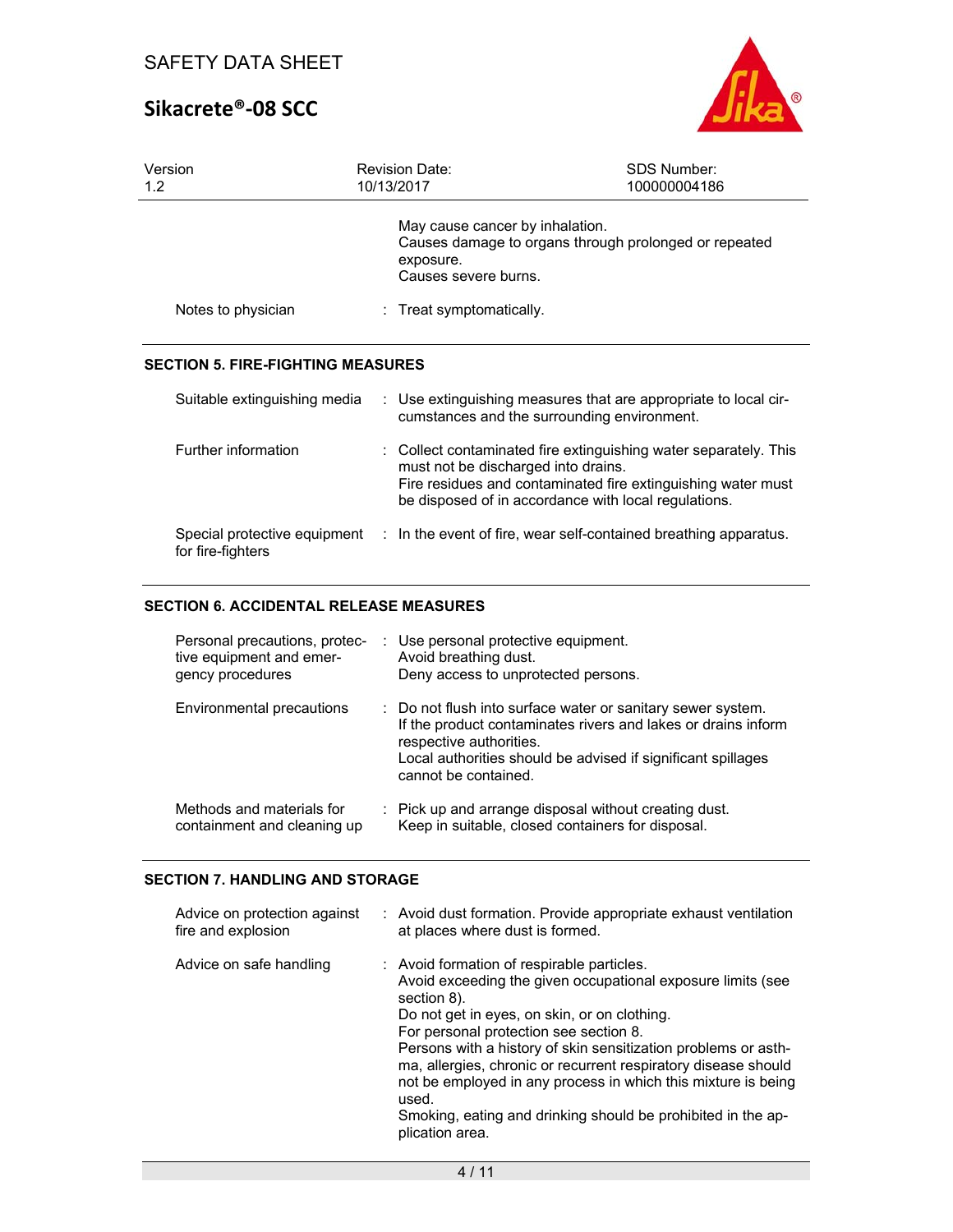

| Version                     | <b>Revision Date:</b>                                                                                                                                                                                                                                   | <b>SDS Number:</b> |
|-----------------------------|---------------------------------------------------------------------------------------------------------------------------------------------------------------------------------------------------------------------------------------------------------|--------------------|
| 1.2                         | 10/13/2017                                                                                                                                                                                                                                              | 100000004186       |
| Conditions for safe storage | Follow standard hygiene measures when handling chemical<br>products.<br>: Prevent unauthorized access.<br>Store in original container.<br>Keep in a well-ventilated place.<br>Observe label precautions.<br>Store in accordance with local regulations. |                    |

### **SECTION 8. EXPOSURE CONTROLS/PERSONAL PROTECTION**

| Ingredients     | CAS-No.    | Value type<br>(Form of<br>exposure)     | Control parame-<br>ters / Permissible<br>concentration | <b>Basis</b> |
|-----------------|------------|-----------------------------------------|--------------------------------------------------------|--------------|
| Quartz (SiO2)   | 14808-60-7 | TWA (Res-<br>pirable frac-<br>tion)     | $0.1$ mg/m $3$                                         | CA ON OEL    |
|                 |            | TWA (Res-<br>pirable par-<br>ticulates) | $\overline{0.025}$ mg/m3                               | CA AB OEL    |
|                 |            | <b>TWAEV</b><br>(respirable<br>dust)    | $0.1 \text{ mg/m}$                                     | CA QC OEL    |
|                 |            | TWA (Res-<br>pirable)                   | 0.025 mg/m3<br>(Silica)                                | CA BC OEL    |
|                 |            | TWA (Res-<br>pirable frac-<br>tion)     | $0.025$ mg/m3<br>(Silica)                              | <b>ACGIH</b> |
| Portland cement | 65997-15-1 | <b>TWA</b>                              | 10 mg/m3                                               | CA AB OEL    |
|                 |            | <b>TWAEV</b><br>(respirable<br>dust)    | $5$ mg/m $3$                                           | CA QC OEL    |
|                 |            | TWAEV (to-<br>tal dust)                 | $10$ mg/m $3$                                          | CA QC OEL    |
|                 |            | TWA (Res-<br>pirable)                   | $1$ mg/m $3$                                           | CA BC OEL    |
|                 |            | TWA (Res-<br>pirable frac-<br>tion)     | $1$ mg/m $3$                                           | <b>ACGIH</b> |
| calcium sulfate | 7778-18-9  | TWA (Inhal-<br>able)                    | $10$ mg/m $3$                                          | CA BC OEL    |
|                 |            | <b>TWAEV</b><br>(respirable<br>dust)    | $5$ mg/m $3$                                           | CA QC OEL    |
|                 |            | TWAEV (to-<br>tal dust)                 | 10 mg/m3                                               | CA QC OEL    |
|                 |            | <b>TWA</b>                              | 10 mg/m3                                               | CA AB OEL    |
|                 |            | <b>TWA</b>                              | 10 mg/m3<br>(Calcium)                                  | CA AB OEL    |
|                 |            | <b>TWA</b>                              | 10 mg/m3<br>(Calcium)                                  | CA AB OEL    |

#### **Ingredients with workplace control parameters**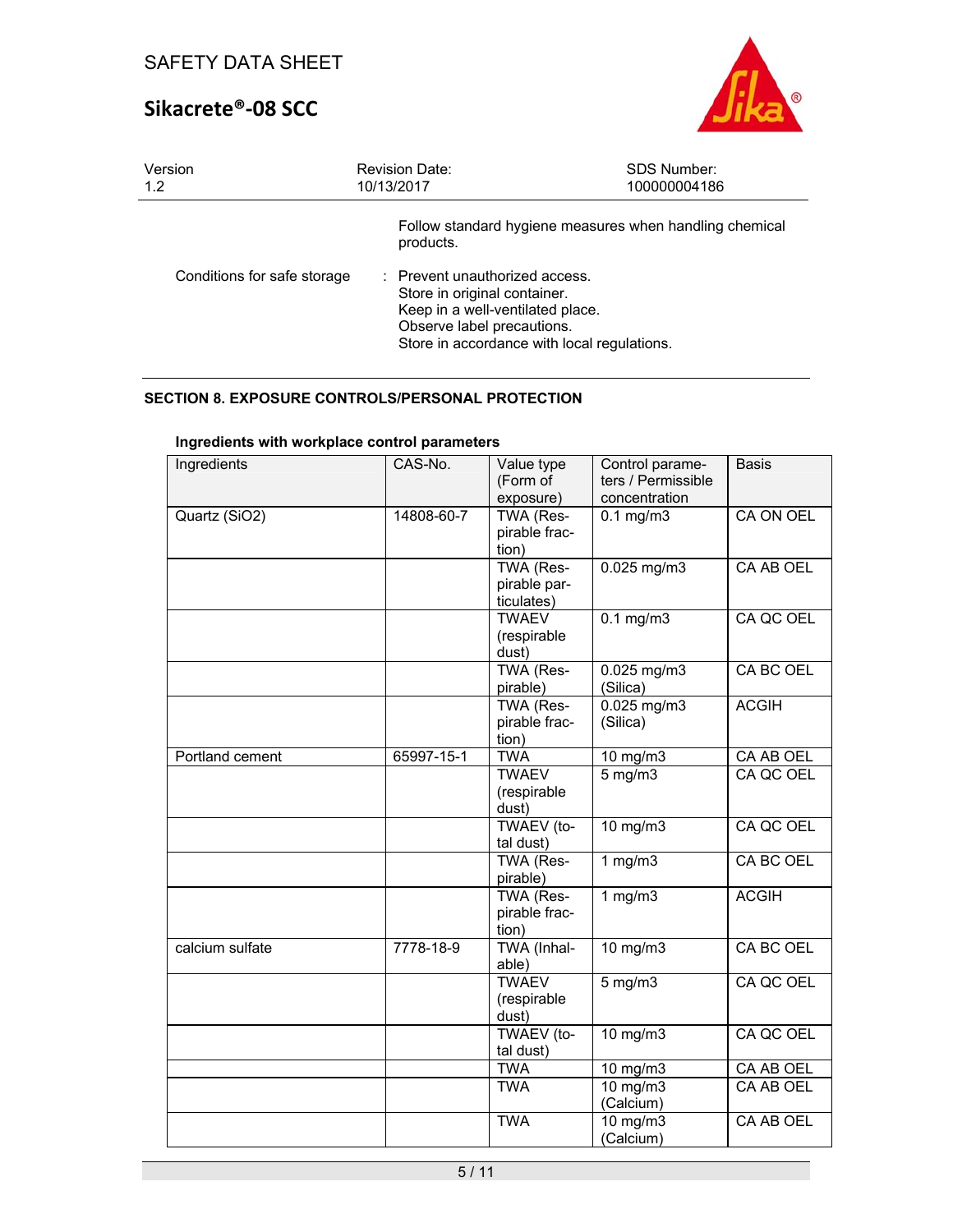

Version 1.2

Revision Date: 10/13/2017

#### SDS Number: 100000004186

|                               |                         | TWA (Inhal-<br>able fraction)                                                                                                                                                                                                                                                                                                                                                                                        | $10$ mg/m $3$<br>(Calcium)                                                                                                                                                                                                                                                                                                 | <b>ACGIH</b> |  |
|-------------------------------|-------------------------|----------------------------------------------------------------------------------------------------------------------------------------------------------------------------------------------------------------------------------------------------------------------------------------------------------------------------------------------------------------------------------------------------------------------|----------------------------------------------------------------------------------------------------------------------------------------------------------------------------------------------------------------------------------------------------------------------------------------------------------------------------|--------------|--|
|                               |                         | TWA (Inhal-<br>able fraction)                                                                                                                                                                                                                                                                                                                                                                                        | $10$ mg/m $3$<br>(Calcium)                                                                                                                                                                                                                                                                                                 | <b>ACGIH</b> |  |
| Quartz (SiO2) <5µm            | 14808-60-7              | TWA (Res-<br>pirable frac-<br>tion)                                                                                                                                                                                                                                                                                                                                                                                  | $0.1$ mg/m $3$                                                                                                                                                                                                                                                                                                             | CA ON OEL    |  |
|                               |                         | TWA (Res-<br>pirable par-<br>ticulates)                                                                                                                                                                                                                                                                                                                                                                              | $0.025$ mg/m $3$                                                                                                                                                                                                                                                                                                           | CA AB OEL    |  |
|                               |                         | <b>TWAEV</b><br>(respirable<br>dust)                                                                                                                                                                                                                                                                                                                                                                                 | $0.1$ mg/m $3$                                                                                                                                                                                                                                                                                                             | CA QC OEL    |  |
|                               |                         | TWA (Res-<br>pirable)                                                                                                                                                                                                                                                                                                                                                                                                | $0.025$ mg/m $3$<br>(Silica)                                                                                                                                                                                                                                                                                               | CA BC OEL    |  |
|                               |                         | TWA (Res-<br>pirable frac-<br>tion)                                                                                                                                                                                                                                                                                                                                                                                  | $0.025$ mg/m $3$<br>(Silica)                                                                                                                                                                                                                                                                                               | <b>ACGIH</b> |  |
| <b>Engineering measures</b>   | ed or statutory limits. |                                                                                                                                                                                                                                                                                                                                                                                                                      | : Use of adequate ventilation should be sufficient to control<br>worker exposure to airborne contaminants. If the use of this<br>product generates dust, fumes, gas, vapor or mist, use pro-<br>cess enclosures, local exhaust ventilation or other engineer-<br>ing controls to keep worker exposure below any recommend- |              |  |
| Personal protective equipment |                         |                                                                                                                                                                                                                                                                                                                                                                                                                      |                                                                                                                                                                                                                                                                                                                            |              |  |
| Respiratory protection        |                         | : Use a properly fitted NIOSH approved air-purifying or air-fed<br>respirator complying with an approved standard if a risk as-<br>sessment indicates this is necessary.<br>The filter class for the respirator must be suitable for the max-<br>imum expected contaminant concentration<br>(gas/vapor/aerosol/particulates) that may arise when han-<br>dling the product. If this concentration is exceeded, self- |                                                                                                                                                                                                                                                                                                                            |              |  |
|                               |                         | contained breathing apparatus must be used.                                                                                                                                                                                                                                                                                                                                                                          |                                                                                                                                                                                                                                                                                                                            |              |  |
| Hand protection               |                         |                                                                                                                                                                                                                                                                                                                                                                                                                      |                                                                                                                                                                                                                                                                                                                            |              |  |
| Remarks                       | essary.                 | : Chemical-resistant, impervious gloves complying with an<br>approved standard should be worn at all times when handling<br>chemical products if a risk assessment indicates this is nec-                                                                                                                                                                                                                            |                                                                                                                                                                                                                                                                                                                            |              |  |
| Eye protection                |                         | : Safety eyewear complying with an approved standard should<br>be used when a risk assessment indicates this is necessary.                                                                                                                                                                                                                                                                                           |                                                                                                                                                                                                                                                                                                                            |              |  |
| Skin and body protection      | cific work-place.       |                                                                                                                                                                                                                                                                                                                                                                                                                      | : Choose body protection in relation to its type, to the concen-<br>tration and amount of dangerous substances, and to the spe-                                                                                                                                                                                            |              |  |
| Hygiene measures              | the product.            | : Avoid contact with skin, eyes and clothing.                                                                                                                                                                                                                                                                                                                                                                        | Wash hands before breaks and immediately after handling                                                                                                                                                                                                                                                                    |              |  |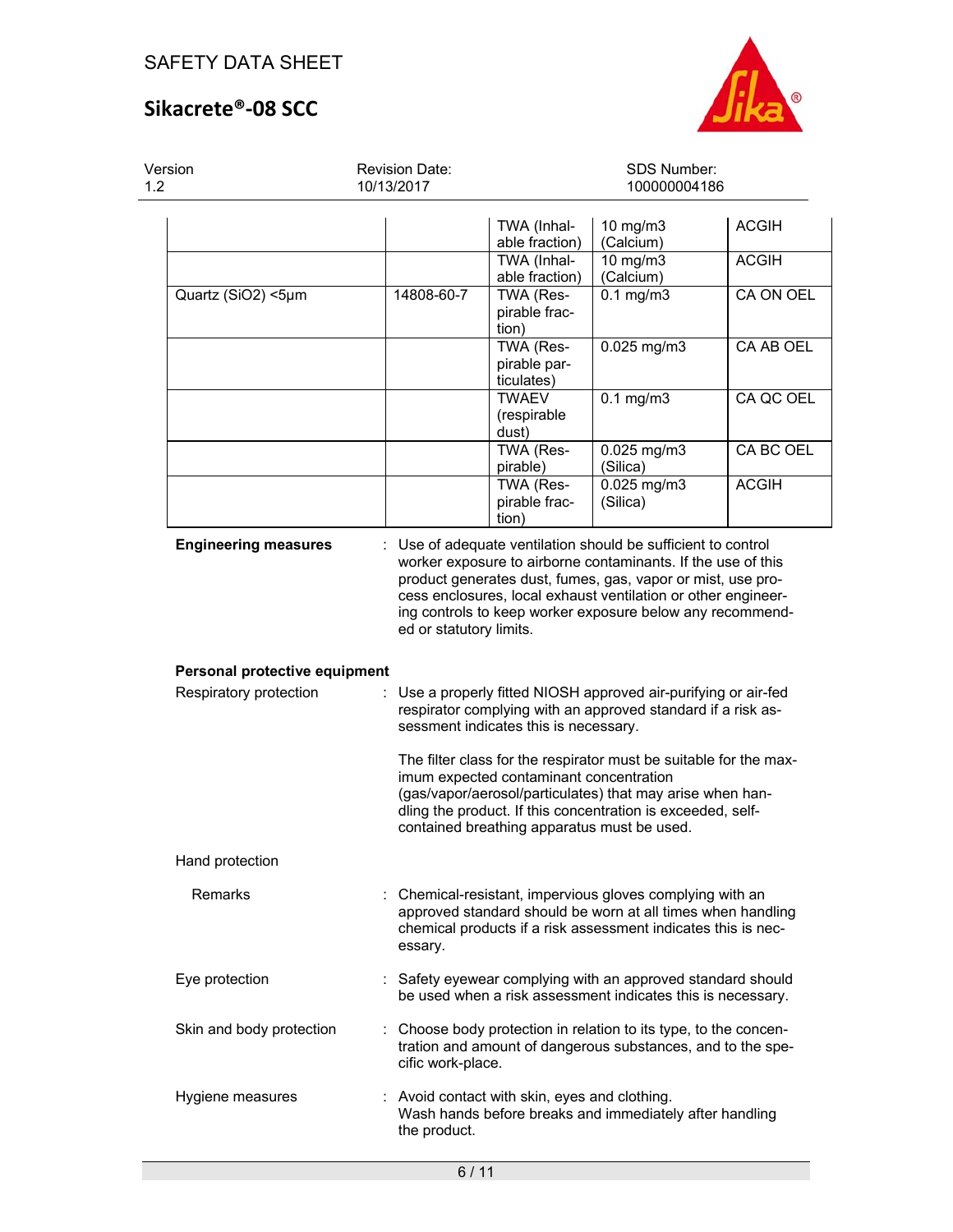

| Version | <b>Revision Date:</b>                                                                     | SDS Number:                                           |
|---------|-------------------------------------------------------------------------------------------|-------------------------------------------------------|
| 1.2     | 10/13/2017                                                                                | 100000004186                                          |
|         | before entering eating areas.<br>Wash thoroughly after handling.<br>Avoid breathing dust. | Remove contaminated clothing and protective equipment |

#### **SECTION 9. PHYSICAL AND CHEMICAL PROPERTIES**

| Appearance                                 |                      | powder            |
|--------------------------------------------|----------------------|-------------------|
| Color                                      |                      | gray              |
| Odor                                       |                      | none              |
| Odor Threshold                             |                      | No data available |
| рH                                         |                      | Not applicable    |
| Melting point/range / Freezing<br>point    | ÷                    | No data available |
| Boiling point/boiling range                | t                    | No data available |
| Flash point                                | $\ddot{\phantom{a}}$ | Not applicable    |
| Evaporation rate                           |                      | No data available |
| Flammability (solid, gas)                  | $\ddot{\phantom{a}}$ | No data available |
| Upper explosion limit                      |                      | No data available |
| Lower explosion limit                      | $\ddot{\phantom{a}}$ | No data available |
| Vapor pressure                             |                      | No data available |
| Relative vapor density                     |                      | No data available |
| Density                                    | İ                    | Not applicable    |
| Solubility(ies)<br>Water solubility        | İ.                   | slightly soluble  |
| Partition coefficient: n-<br>octanol/water |                      | No data available |
| Autoignition temperature                   | $\ddot{\phantom{a}}$ | No data available |
| Decomposition temperature                  |                      | No data available |
| Viscosity<br>Viscosity, dynamic            | $\ddot{\phantom{a}}$ | No data available |
| Viscosity, kinematic                       | $\ddot{\phantom{a}}$ | not determined    |
| <b>Explosive properties</b>                |                      | No data available |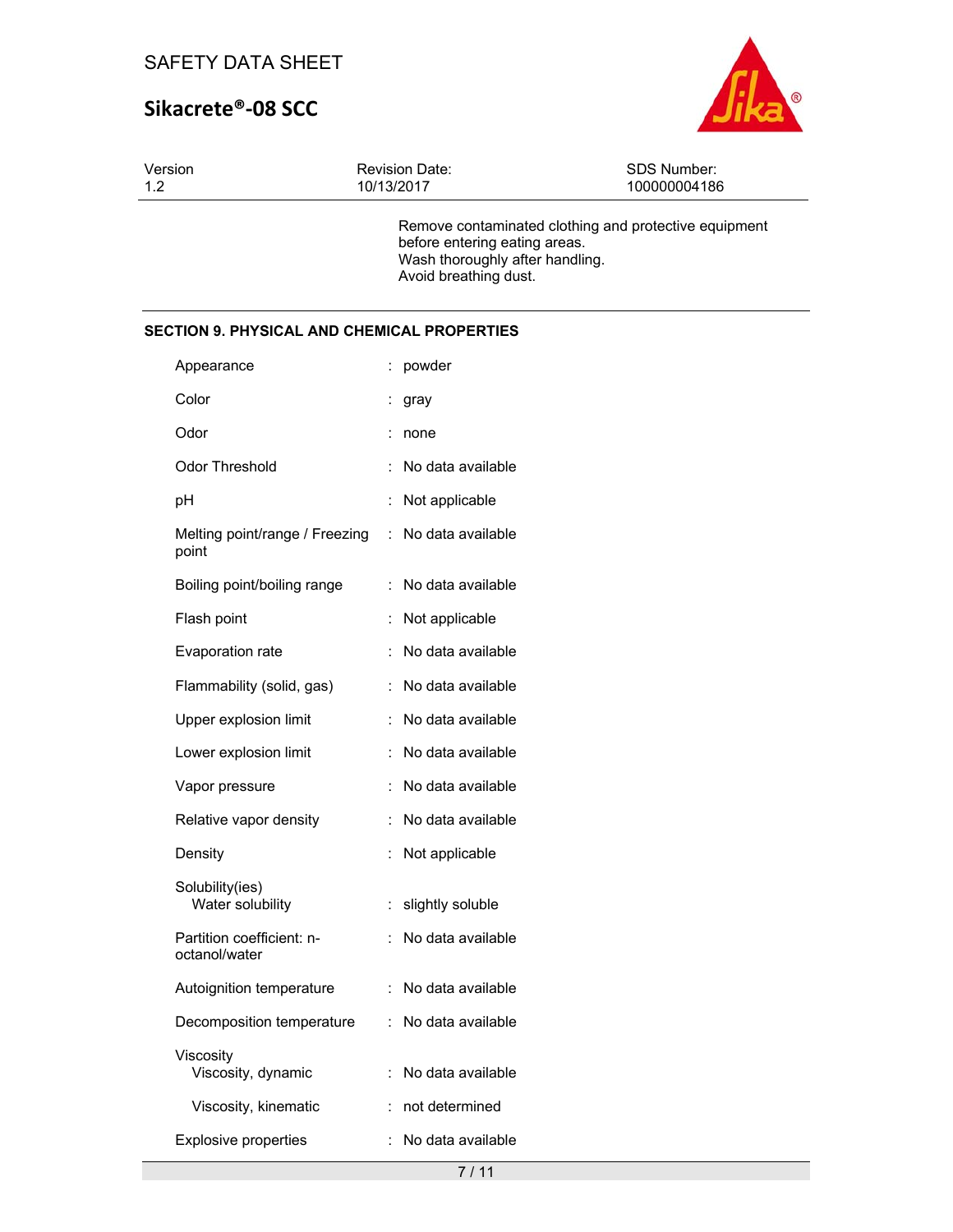## **Sikacrete®‐08 SCC**



| Version | <b>Revision Date:</b> | SDS Number:  |
|---------|-----------------------|--------------|
| 1.2     | 10/13/2017            | 100000004186 |
|         |                       |              |

Molecular weight : No data available

#### **SECTION 10. STABILITY AND REACTIVITY**

| Reactivity                                          |  | : No dangerous reaction known under conditions of normal use. |
|-----------------------------------------------------|--|---------------------------------------------------------------|
| Chemical stability                                  |  | $\therefore$ The product is chemically stable.                |
| Possibility of hazardous reac-<br>tions             |  | : Stable under recommended storage conditions.                |
| Conditions to avoid                                 |  | $\therefore$ No data available                                |
| Incompatible materials                              |  | $\therefore$ No data available                                |
| No decomposition if stored and applied as directed. |  |                                                               |

#### **SECTION 11. TOXICOLOGICAL INFORMATION**

#### **Acute toxicity**

Not classified based on available information.

#### **Skin corrosion/irritation**

Causes severe burns.

#### **Serious eye damage/eye irritation**

Causes serious eye damage.

#### **Respiratory or skin sensitization**

Skin sensitization: May cause an allergic skin reaction. Respiratory sensitization: Not classified based on available information.

#### **Germ cell mutagenicity**

Not classified based on available information.

#### **Carcinogenicity**

May cause cancer by inhalation.

| IARC | Group 1: Carcinogenic to humans |
|------|---------------------------------|
|      |                                 |

|     | Quartz (SiO2)                | 14808-60-7 |
|-----|------------------------------|------------|
|     | Quartz (SiO2) <5µm           | 14808-60-7 |
| NTP | Known to be human carcinogen |            |
|     | Quartz (SiO2)                | 14808-60-7 |
|     | Quartz (SiO2) <5µm           | 14808-60-7 |

#### **Reproductive toxicity**

Not classified based on available information.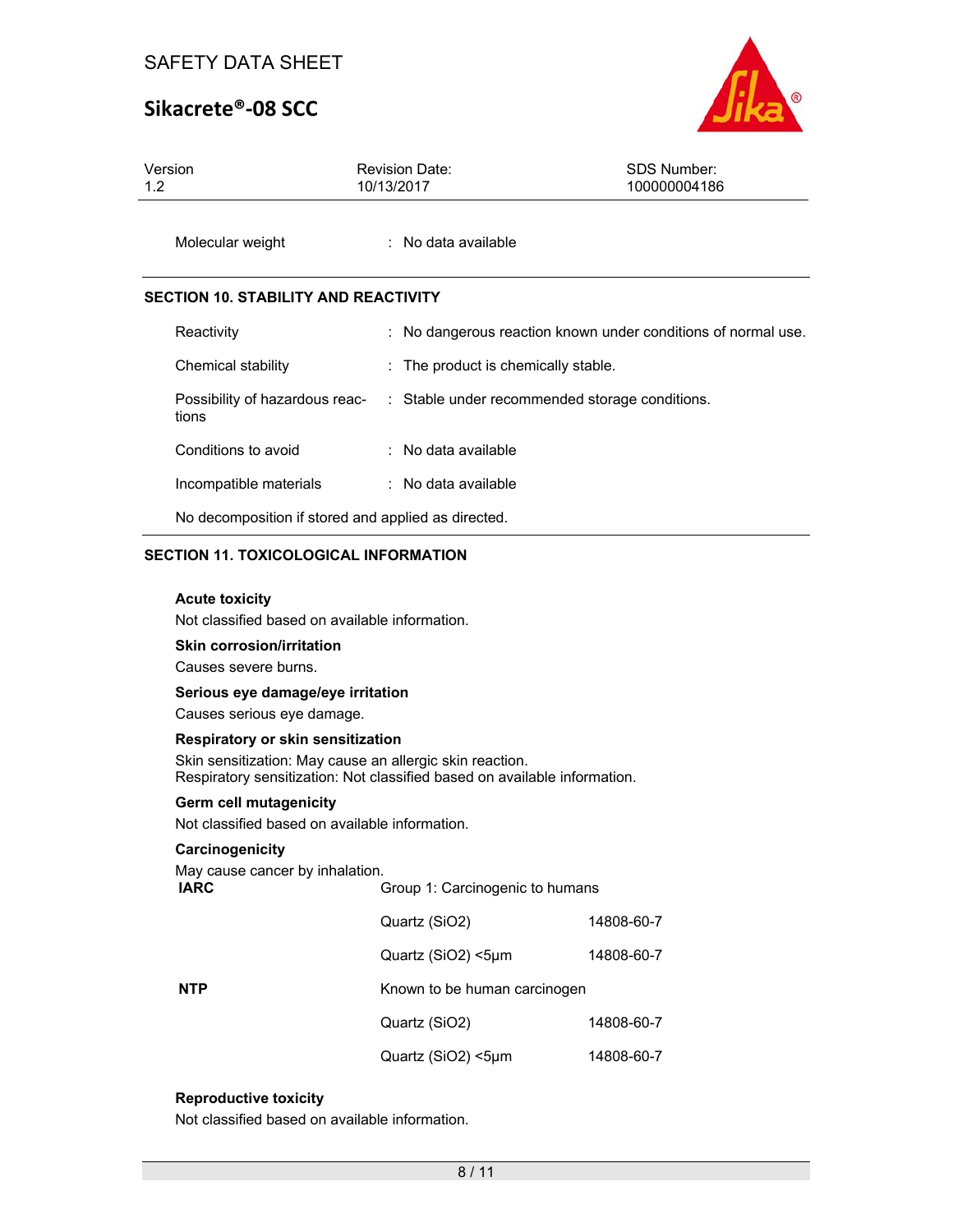## **Sikacrete®‐08 SCC**



| Version | <b>Revision Date:</b> | SDS Number:  |
|---------|-----------------------|--------------|
| -12     | 10/13/2017            | 100000004186 |
|         |                       |              |

#### **STOT-single exposure**

May cause respiratory irritation.

#### **STOT-repeated exposure**

Causes damage to organs (Lungs) through prolonged or repeated exposure.

#### **Aspiration toxicity**

Not classified based on available information.

#### **SECTION 12. ECOLOGICAL INFORMATION**

| <b>Ecotoxicity</b><br>No data available                   |                                                                                            |
|-----------------------------------------------------------|--------------------------------------------------------------------------------------------|
| Persistence and degradability<br>No data available        |                                                                                            |
| <b>Bioaccumulative potential</b><br>No data available     |                                                                                            |
| <b>Mobility in soil</b><br>No data available              |                                                                                            |
| Other adverse effects                                     |                                                                                            |
| <b>Product:</b><br>Additional ecological infor-<br>mation | : Do not empty into drains; dispose of this material and its con-<br>tainer in a safe way. |
|                                                           |                                                                                            |

#### **SECTION 13. DISPOSAL CONSIDERATIONS**

| <b>Disposal methods</b> |                                                                                                                                                                                                                               |
|-------------------------|-------------------------------------------------------------------------------------------------------------------------------------------------------------------------------------------------------------------------------|
| Waste from residues     | : Disposal of this product, solutions and any by-products should<br>at all times comply with the requirements of environmental<br>protection and waste disposal legislation and any regional<br>local authority requirements. |
| Contaminated packaging  | : Empty containers should be taken to an approved waste han-<br>dling site for recycling or disposal.                                                                                                                         |

#### **SECTION 14. TRANSPORT INFORMATION**

**Domestic regulation TDG (road/train)**  Not dangerous goods

**International Regulations IATA-DGR**  Not dangerous goods **IMDG-Code**  Not dangerous goods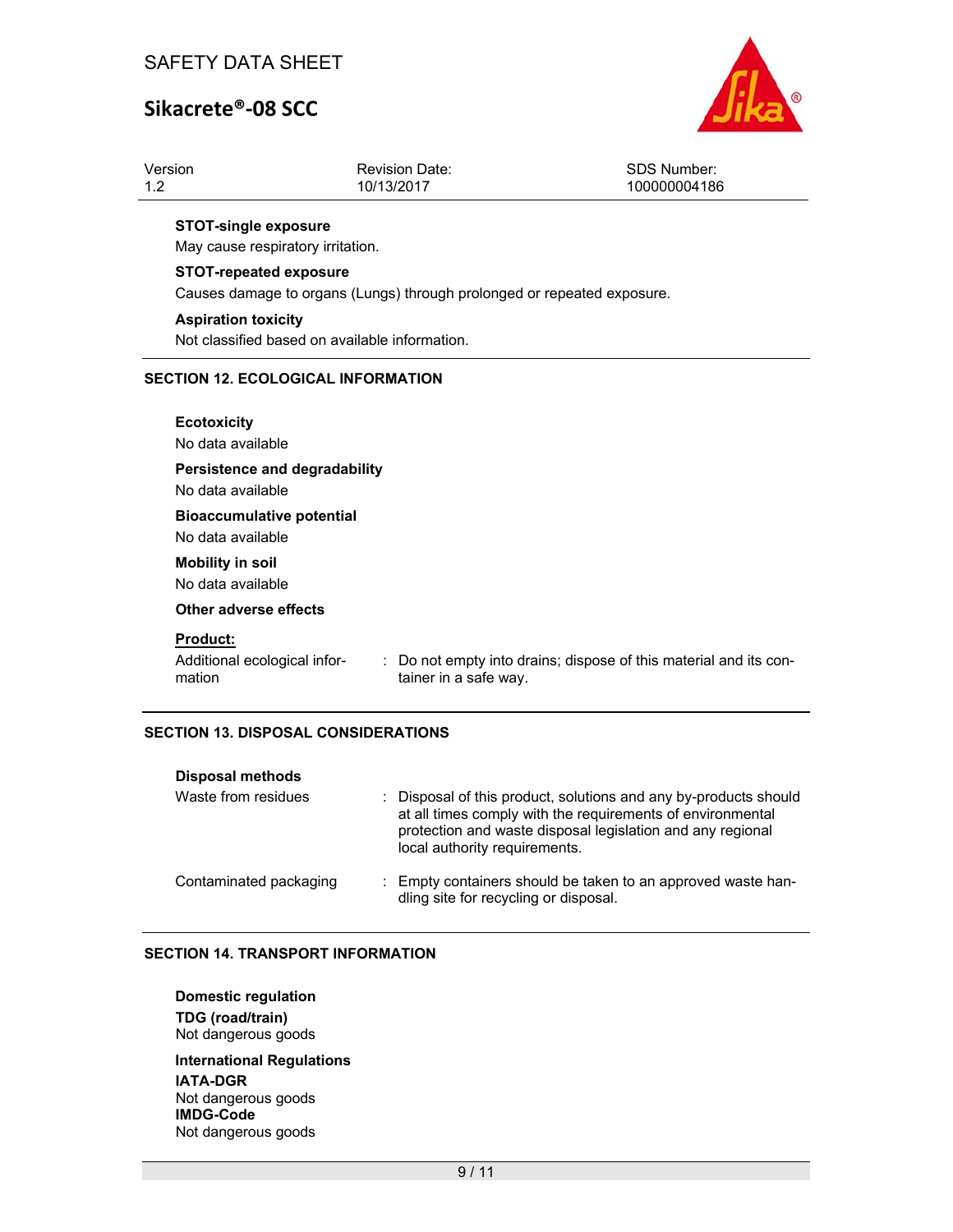

| Version |  |
|---------|--|
| 1.2     |  |

Revision Date: 10/13/2017

SDS Number: 100000004186

**Transport in bulk according to Annex II of MARPOL 73/78 and the IBC Code** 

Not applicable for product as supplied.

#### **SECTION 15. REGULATORY INFORMATION**

#### **Canadian lists**

No substances are subject to a Significant New Activity Notification.

#### **SECTION 16. OTHER INFORMATION**

Revision Date : 10/13/2017

Prepared by : R & D of Sika Canada Inc.

Notice to Reader:

The information contained in this Material Safety Data Sheet applies only to the actual Sika Canada product identified and described herein. This information is not intended to address, nor does it address the use or application of the identified Sika product in combination with any other material, product or process. All of the information set forth herein is based on technical data regarding the identified product that Sika believes to be reliable as of the date hereof. Prior to each use of any Sika product, the user must always read and follow the warnings and instructions on the product's current Product Data Sheet, product label and Material Safety Data Sheet for each Sika product, which are available at web site and/or telephone number listed.

SIKA MAKES NO WARRANTIES EXPRESS OR IMPLIED AND ASSUMES NO LIABILITY ARISING FROM THIS INFORMATION OR ITS USE. SIKA SHALL NOT BE LIABLE UNDER ANY LEGAL THEORY FOR SPECIAL OR CONSEQUENTIAL DAMAGES AND SHALL NOT BE RESPONSIBLE FOR THE USE OF THIS PRODUCT IN A MANNER TO INFRINGE ON ANY PATENT OR ANY OTHER INTELLECTUAL PROPERTY RIGHTS HELD BY OTHERS.

All sales of Sika products are subject to its current terms and conditions of sale available at www.sika.ca or 514-697-2610.

#### **Full text of other abbreviations**

| <b>ADR</b>       | Accord européen relatif au transport international des marchandises       |
|------------------|---------------------------------------------------------------------------|
|                  | Dangereuses par Route                                                     |
| CAS              | <b>Chemical Abstracts Service</b>                                         |
| <b>DNEL</b>      | Derived no-effect level                                                   |
| EC <sub>50</sub> | Half maximal effective concentration                                      |
| <b>GHS</b>       | <b>Globally Harmonized System</b>                                         |
| <b>IATA</b>      | International Air Transport Association                                   |
| <b>IMDG</b>      | International Maritime Code for Dangerous Goods                           |
| LD <sub>50</sub> | Median lethal dosis (the amount of a material, given all at once, which   |
|                  | causes the death of 50% (one half) of a group of test animals)            |
| <b>LC50</b>      | Median lethal concentration (concentrations of the chemical in air that   |
|                  | kills 50% of the test animals during the observation period)              |
| <b>MARPOL</b>    | International Convention for the Prevention of Pollution from Ships, 1973 |
|                  | as modified by the Protocol of 1978                                       |
| <b>OEL</b>       | Occupational Exposure Limit                                               |
| <b>PBT</b>       | Persistent, bioaccumulative and toxic                                     |
| <b>PNEC</b>      | Predicted no effect concentration                                         |
| <b>REACH</b>     | Regulation (EC) No 1907/2006 of the European Parliament and of the        |